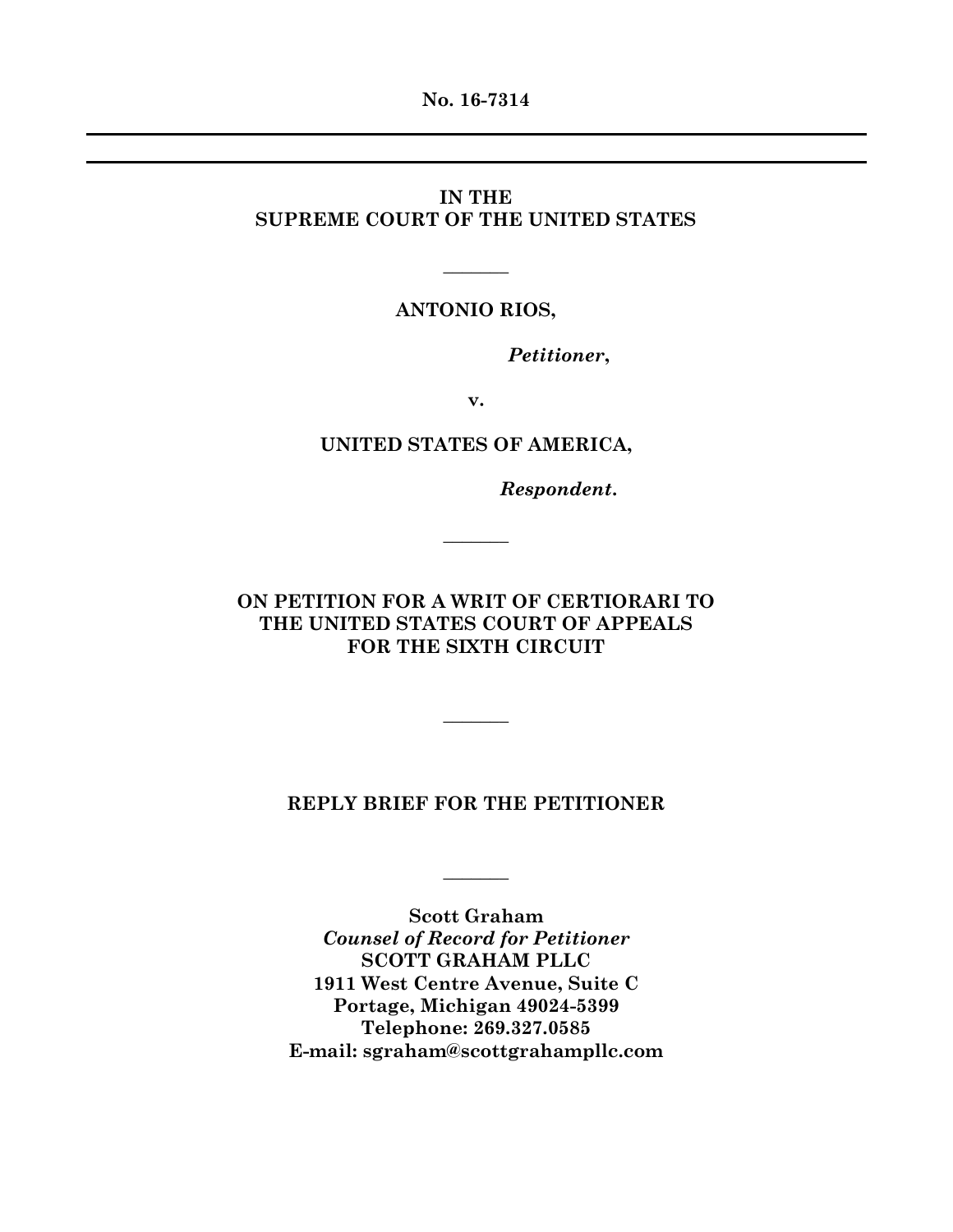# **TABLE OF CONTENTS**

| A.        | Certiorari is Appropriate Here So That This Court Will Have<br>The Chance To Consider The Constitutional Implications Of              |
|-----------|---------------------------------------------------------------------------------------------------------------------------------------|
| <b>B.</b> | For Purposes Of Deciding The Critical Legal Issues Here, The<br>Technology Authorities Used To Track Mr. Rios Is Inconsequential  4   |
| C.        | The Respondent Errors In Trying To Distinguish This Case Based                                                                        |
| D.        | The Florida Supreme Court's Decision In Tracey Represents A Split<br>In Authority Between A Federal Appellate Court And A State Court |
| E.        | A Distinction Between Historical Cell-Site Data And Precision Real-<br>Time Location Information Does Not Save This Case From Fourth  |
| F.        | The Sixth Circuit's Decision Rested On A Conclusion That Real-Time<br>Tracking Does Not Require A Warrant, So The Warrant In This     |
|           |                                                                                                                                       |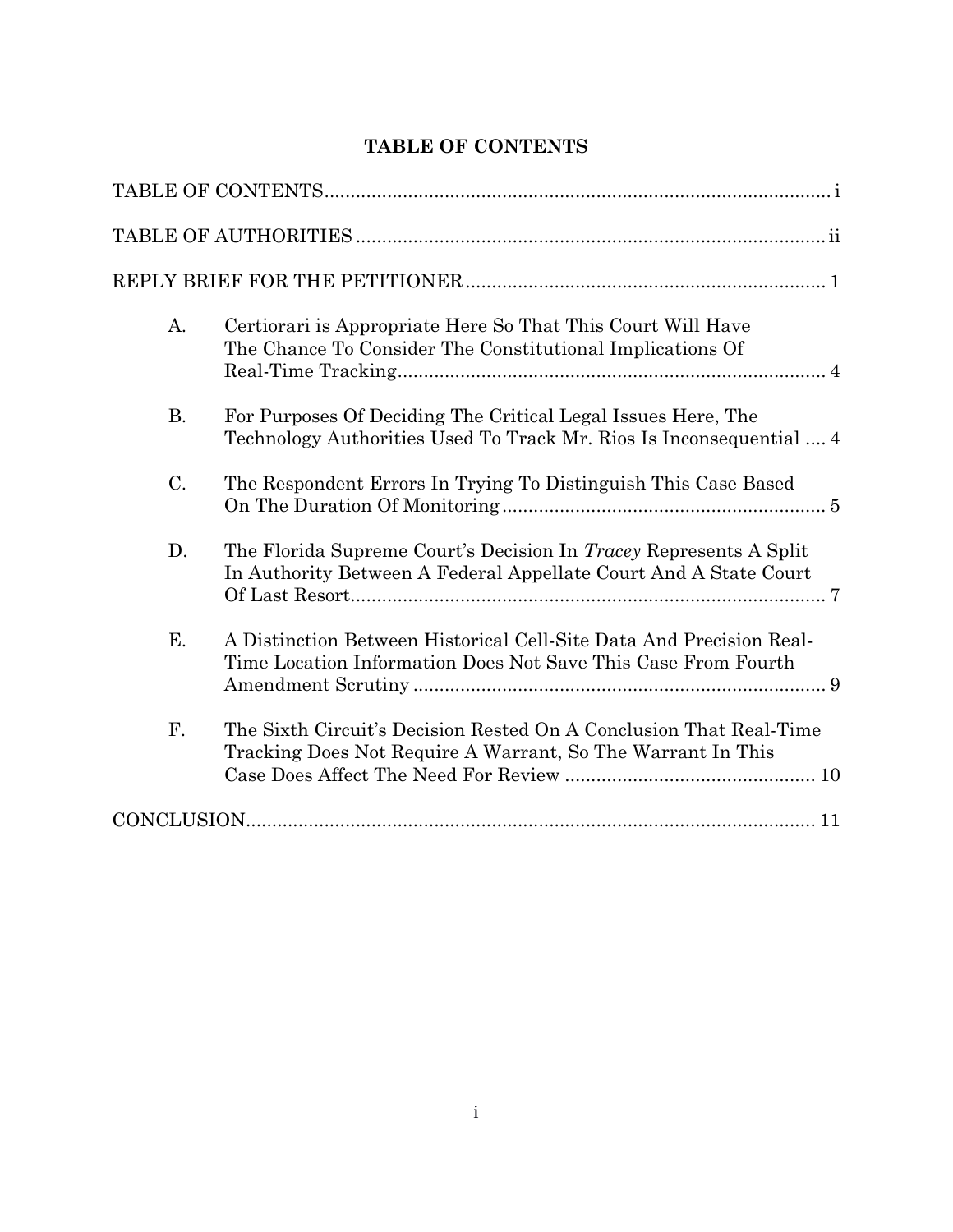# **TABLE OF AUTHORITIES**

| <b>Cases</b>                                                                 |  |
|------------------------------------------------------------------------------|--|
|                                                                              |  |
|                                                                              |  |
| Carpenter v. United States, cert. granted, No. 15-402 (June 5, 2017) 1, 4, 9 |  |
|                                                                              |  |
|                                                                              |  |
|                                                                              |  |
|                                                                              |  |
|                                                                              |  |
|                                                                              |  |
|                                                                              |  |
| <b>Constitution and Statutes</b>                                             |  |
|                                                                              |  |
|                                                                              |  |
|                                                                              |  |
|                                                                              |  |
|                                                                              |  |
|                                                                              |  |
|                                                                              |  |
|                                                                              |  |
|                                                                              |  |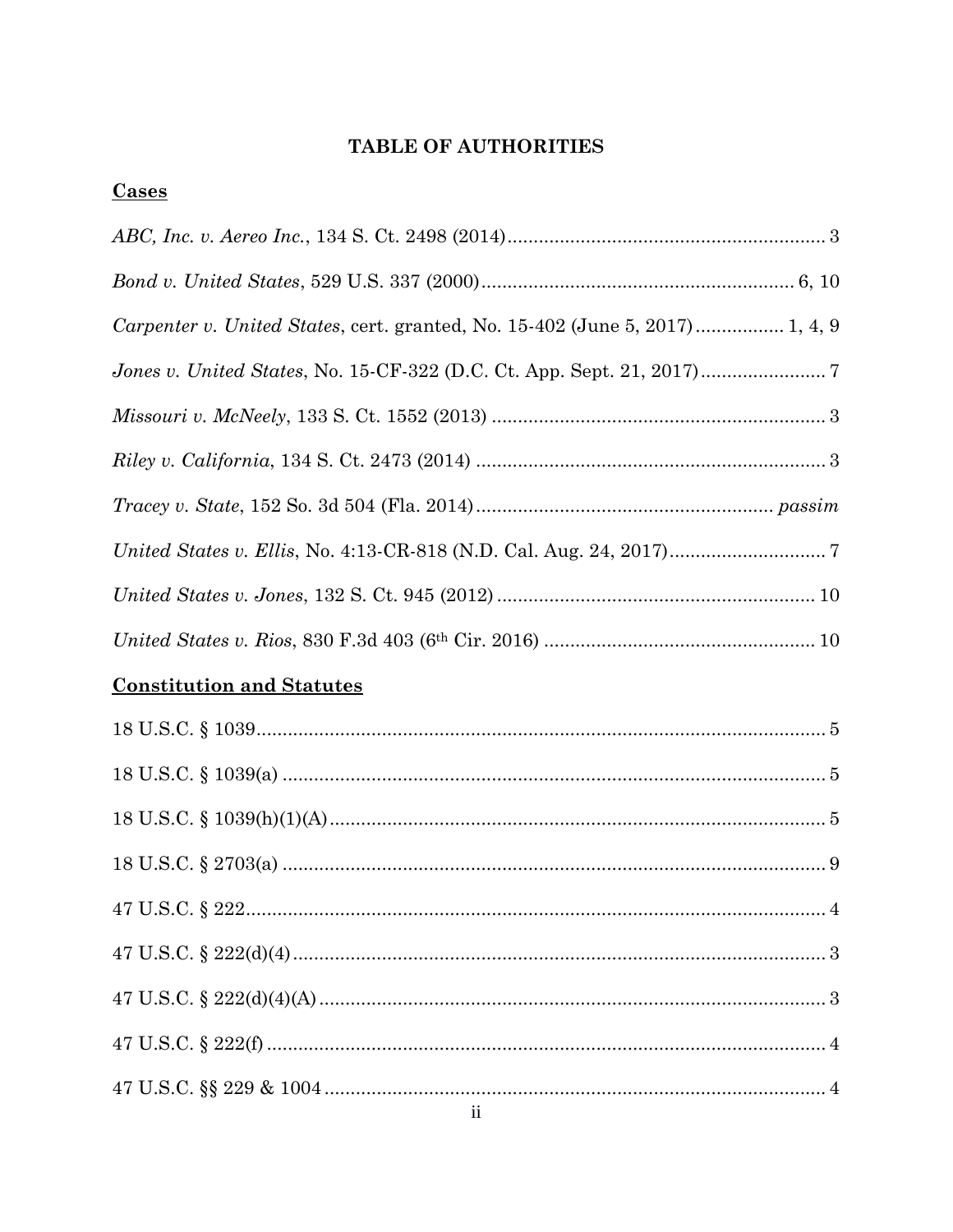| <b>Regulations</b> |  |
|--------------------|--|
|                    |  |
|                    |  |
|                    |  |
|                    |  |
|                    |  |
|                    |  |
|                    |  |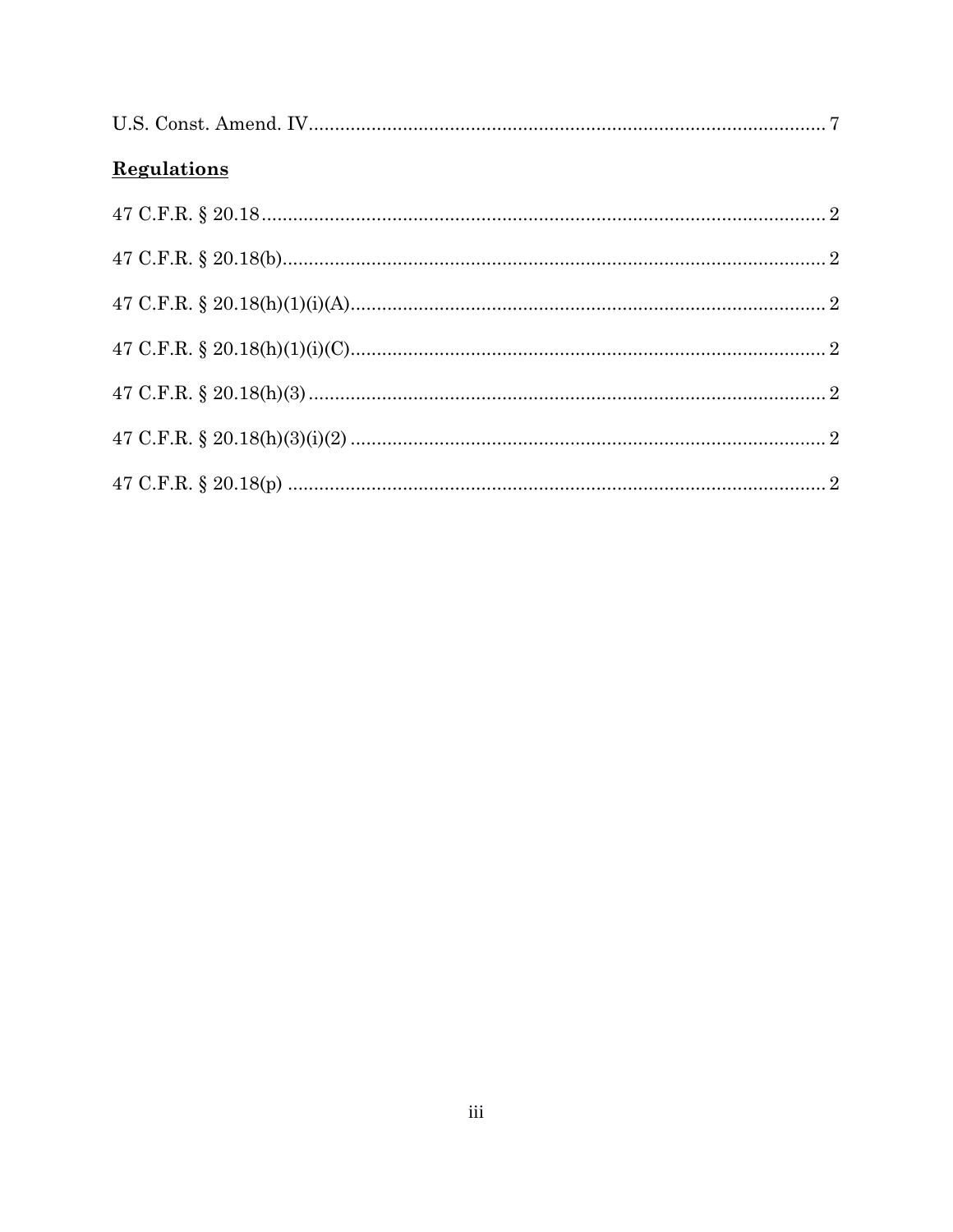#### **REPLY BRIEF FOR THE PETITIONER**

This case involves questions of privacy and the issue of whether police may track 95% of Americans—the 95% who own and carry cellular telephones—without a warrant. It does not turn on artificial distinctions about the duration of tracking, the technology used to conduct tracking, or whether police collect historical or real-time data. Police tracked the location of Antonio Rios's cellular phone in order to monitor his activities and ultimately follow his travel path in order to arrest him. Police acted without probable cause and the Sixth Circuit Court of Appeals refused to review his challenge to what occurred based on its own precedent. The underlying constitutional issue relating to the expectation of privacy in a cellular phone signal is no different than the issue that this Court is considering in *Carpenter v. United States*, cert. granted, No. 15-402 (June 5, 2017). Certiorari is appropriate here in order to allow the Court to consider the aspects of real-time tracking presented in this case, and not presented in *Carpenter.*

Research suggests that 95% of Americans have a cellular phone and most of these people carry their phones wherever they go. Pew Research Center, *Mobile Fact Sheet* (Jan. 12, 2017), http://www.pewinternet.org/fact-sheet/mobile/. And 77% of these people carry smartphones. *Id.* Statistics suggest *every* American between the ages of 18 and 29 has a cellular phone. *Id.* What each of these young people also has is a government-mandated tracking device. The Federal Communications Commission regulates cellular service and tracking and location data. For example,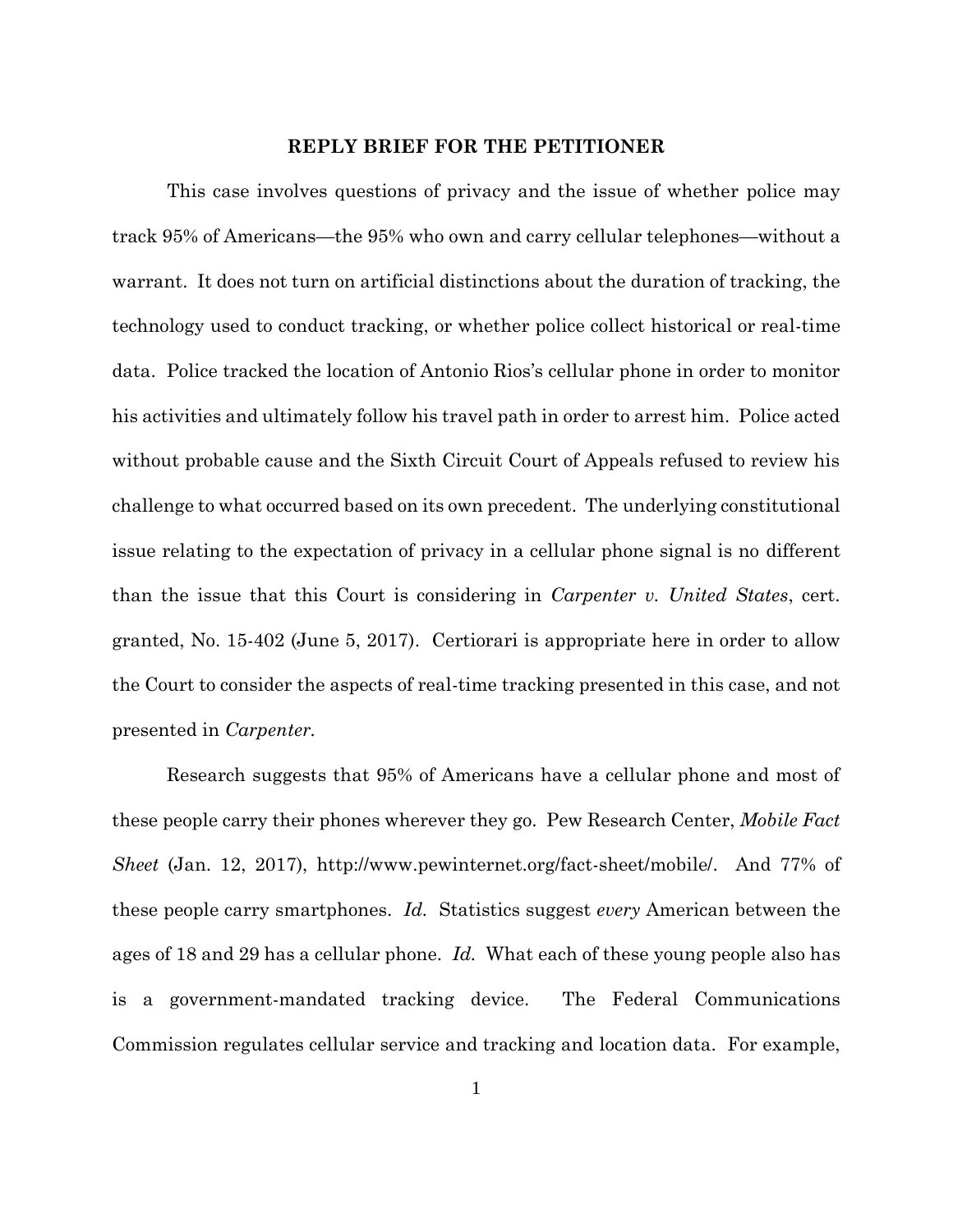47 C.F.R. § 20.18 mandates certain service providers accommodate cellular 911 services. 47 C.F.R. § 20.18(b).

Under these provisions, certain licensees, with network-based technologies, must have had, by 2012, the ability to pinpoint a caller's location within 100 yards for 67% of calls for 70% of the carrier's covered population. 47 C.F.R. §  $20.18(h)(1)(i)(A)$ . The standards tightened over the years, increasing to 100% of counties covered by the carrier by 2016. 47 C.F.R.  $\S$  20.18(h)(1)(i)(C). The technology must be able to provide the location to the set accuracy within 30 seconds of a caller placing a 911 call. 47 C.F.R. § 20.18(h)(3). The FCC specifically regulates indoor location accuracy, with mandates on "horizontal" and "vertical" precision. 47 C.F.R. § 20.18(h)(3)(i)(2). Obligations related to location identification—to 911 calling capabilities—extend beyond licensees to resellers. *See* 47 C.F.R. § 20.18(p).

These and other regulations mean the government mandates cellular phones be capable of virtually pinpointing the location of phone carriers, even within a building. Combined with the statistics on phone use, these regulations show the government has mandated that devices that *every* young person, and almost every person in general, in America carries be capable of providing precision tracking data. This tracking capability exists whether or not a person is using the phone. *See, e.g.*, Apple, *About Location Services and Privacy*, https://support.apple.com/enus/HT207056 (last accessed October 2, 2017) ("For safety purposes, however, your iPhone's location information may be used when you place an emergency call to aid response efforts regardless of whether you enable Location Services."). Congress has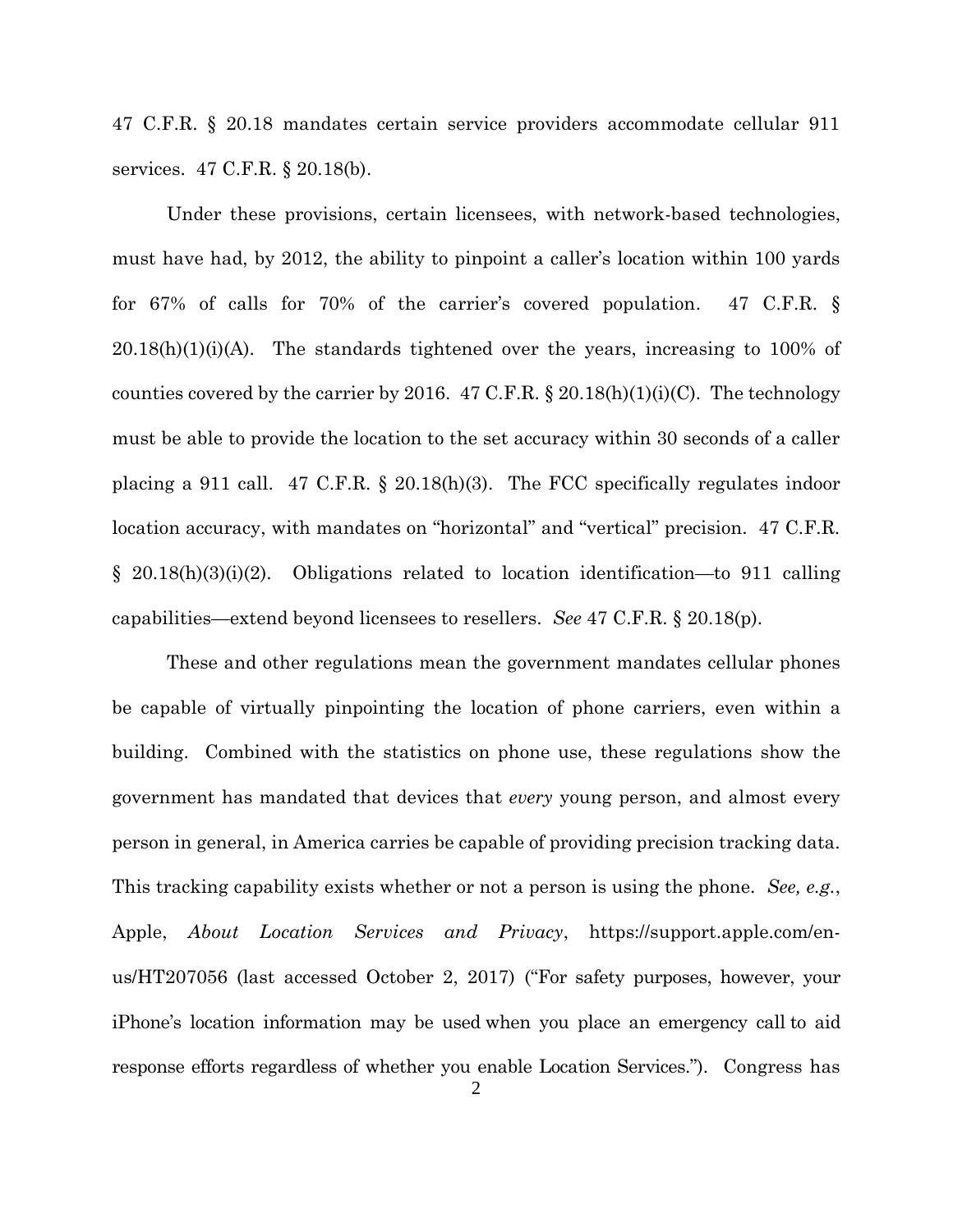made this information available to law-enforcement personnel seeking to respond to emergency situations when the cell-phone user has called for emergency services. *See* 47 U.S.C. § 222(d)(4)(A). It has also made data available for other emergency services—exigent circumstances. *See* 47 U.S.C. § 222(d)(4); *cf. Missouri v. McNeely*, 133 S. Ct. 1552, 1558 (2013) (exigent circumstances constitute an exception to the warrant requirement and include a need to provide emergency services to a home's occupant). Whether such access is constitutionally permissible is beyond the scope of this petition, but access other than in an exigency is exactly the question here and should be answered in the negative.

The government regulates the broadcast and communication airwaves. *See ABC, Inc. v. Aereo Inc.*, 134 S. Ct. 2498, 2511 (2014). One cannot communicate over these airwaves without submitting to and complying with government regulations. *See id.* at 2503. To participate in modern life, however, one virtually *must* use a cell phone. *See Riley v. California*, 134 S. Ct. 2473, 2484 (2014) ("These cases require us to decide how the search incident to arrest doctrine applies to modern cell phones, which are now such a pervasive and insistent part of daily life that the proverbial visitor from Mars might conclude they were an important feature of human anatomy."). The question is should the government, which created and regulated this tracking system, be able to track, without a warrant, anyone carrying a cellular phone.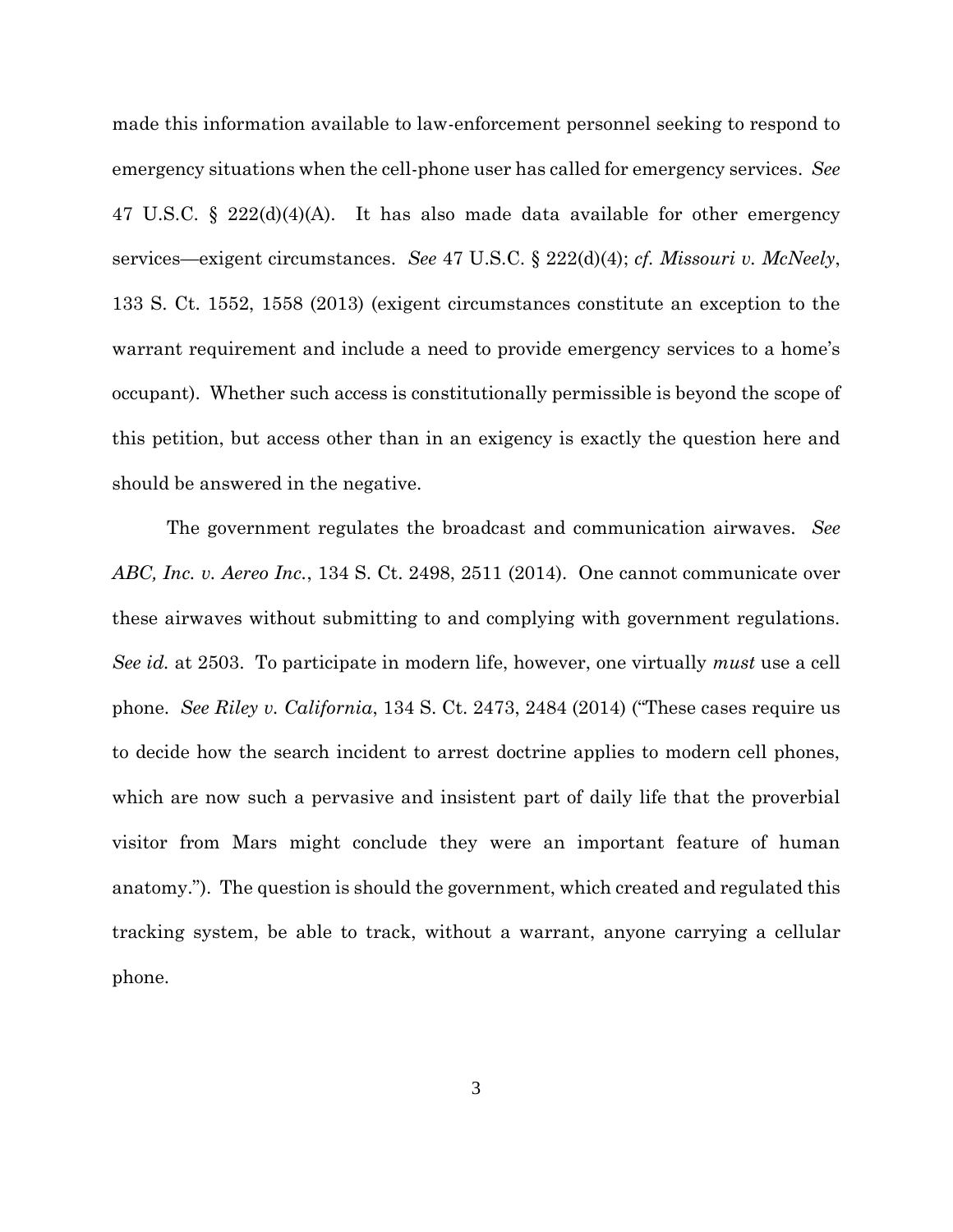### **A. Certiorari is Appropriate Here So That This Court Will Have The Chance To Consider The Constitutional Implications Of Real-Time Tracking.**

The Respondent suggests this Court could choose to hold this case pending a decision in *Carpenter v. United States*, cert. granted, No. 15-402 (June 5, 2017). Br. in Opp. 11, 20, 27. However, this case presents an important issue not found in *Carpenter*: the impact of real-time tracking. In deciding *Carpenter*, this Court may not be required to reach that issue, making its consideration crucial in this case. In the alternative, it may be appropriate for this Court to hold this case pending a decision in *Carpenter*.

# **B. For Purposes Of Deciding The Critical Legal Issues Here, The Technology Authorities Used To Track Mr. Rios Is Inconsequential.**

The Respondent argues that the record in this case fails to identify the exact technology used or the exact information provided by the cellular-service provider, and that this failure makes the case inappropriate for review. Br. in Opp. 12 n.1. The crux of the issue here lies not with the technology but with the invasion of privacy. It is undisputed that the police tracked signal from Mr. Rios's cell phone. Congress recognizes that cell-phone location data should receive protection from disclosure. Under 47 U.S.C. § 222, "call location information" receives protection from disclosure without a customer's consent. 47 U.S.C. § 222(f). Congress regulates lawenforcement access to cell-phone data. *See, e.g.*, 47 U.S.C. §§ 229 & 1004 (requiring court order or "other lawful authorization" to access data). Congress has not distinguished these protections based on the technology involved.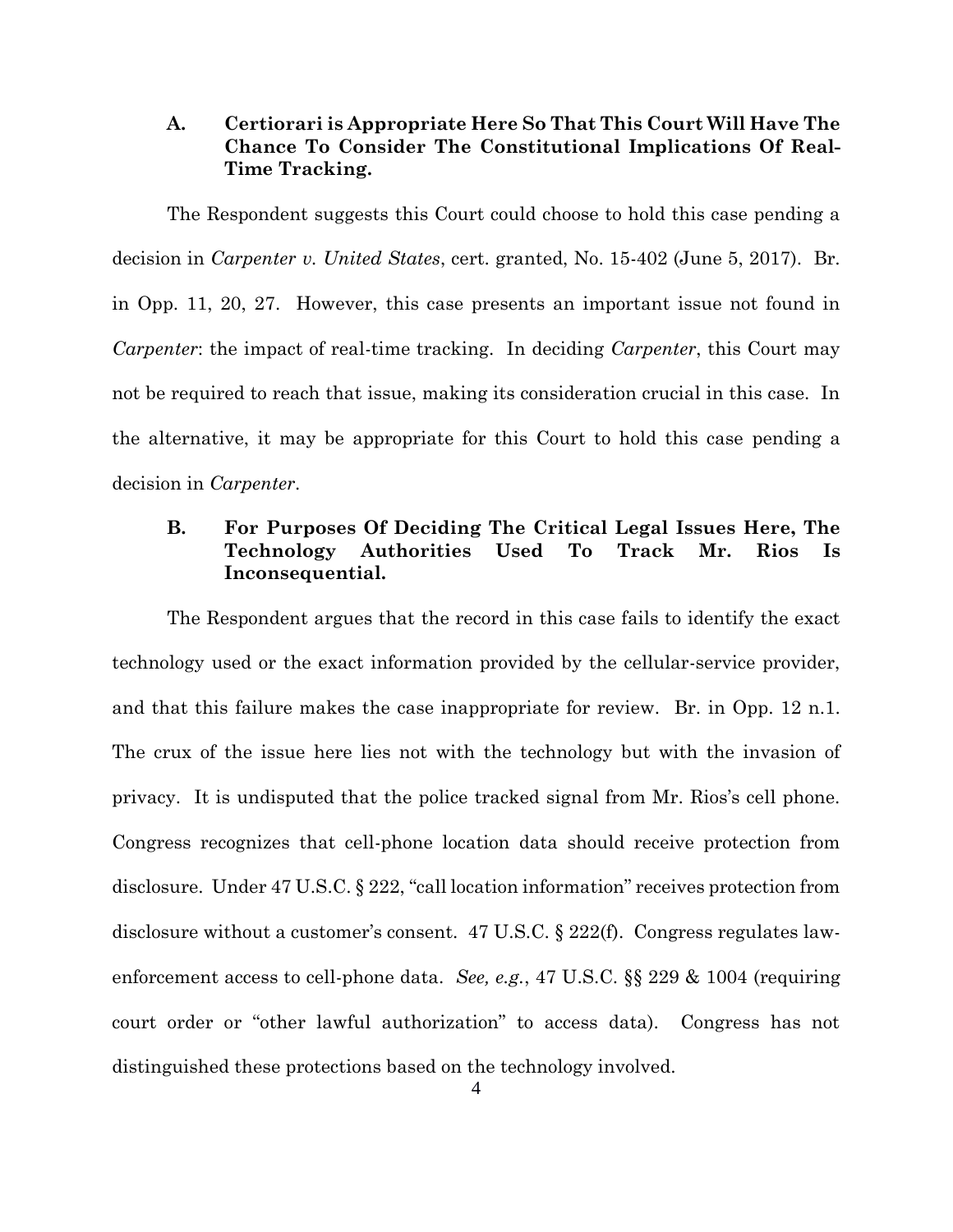Likewise, in 18 U.S.C. § 1039, Congress has criminalized attempting "to obtain, confidential phone records information" through fraud. 18 U.S.C. § 1039(a). Such conduct constitutes an offense regardless of the technology involved. *See id.* Congress defined "confidential phone records information" as information that relates to the quantity, technical configuration, type, destination, *location*, or amount of use of a service" (which is "offered by a covered entity") and to which a customer of the covered entity subscribed, and which is kept by the covered entity solely by virtue of the relationship between the covered entity and the customer. 18 U.S.C. §  $1039(h)(1)(A)$ .

Even if Congress has not gone far enough to comply with the Constitution's requirements, it has recognized that location data should not be available freely and it makes no distinction based only on the involved technology. Government involvement generally, discussed here and in the opening of this brief, in cell-phone and location-tracking technology also vitiates any distinction jurists may attempt based on technology and government placement of a tracking device versus gathering third-party cell-phone-service data. *See, e.g.*, *Tracey v. State*, 152 So. 3d 504, 529 (Fla. 2014) (Canady, J., dissenting).

## **C. The Respondent Errors In Trying To Distinguish This Case Based On The Duration Of Monitoring.**

In arguing that tracking data does not infringe on Fourth Amendment rights, the Respondent attempts to distinguish "short-term" and "long-term" monitoring. Br. in Opp. 13. The Respondent points to the two-day duration of authorized monitoring,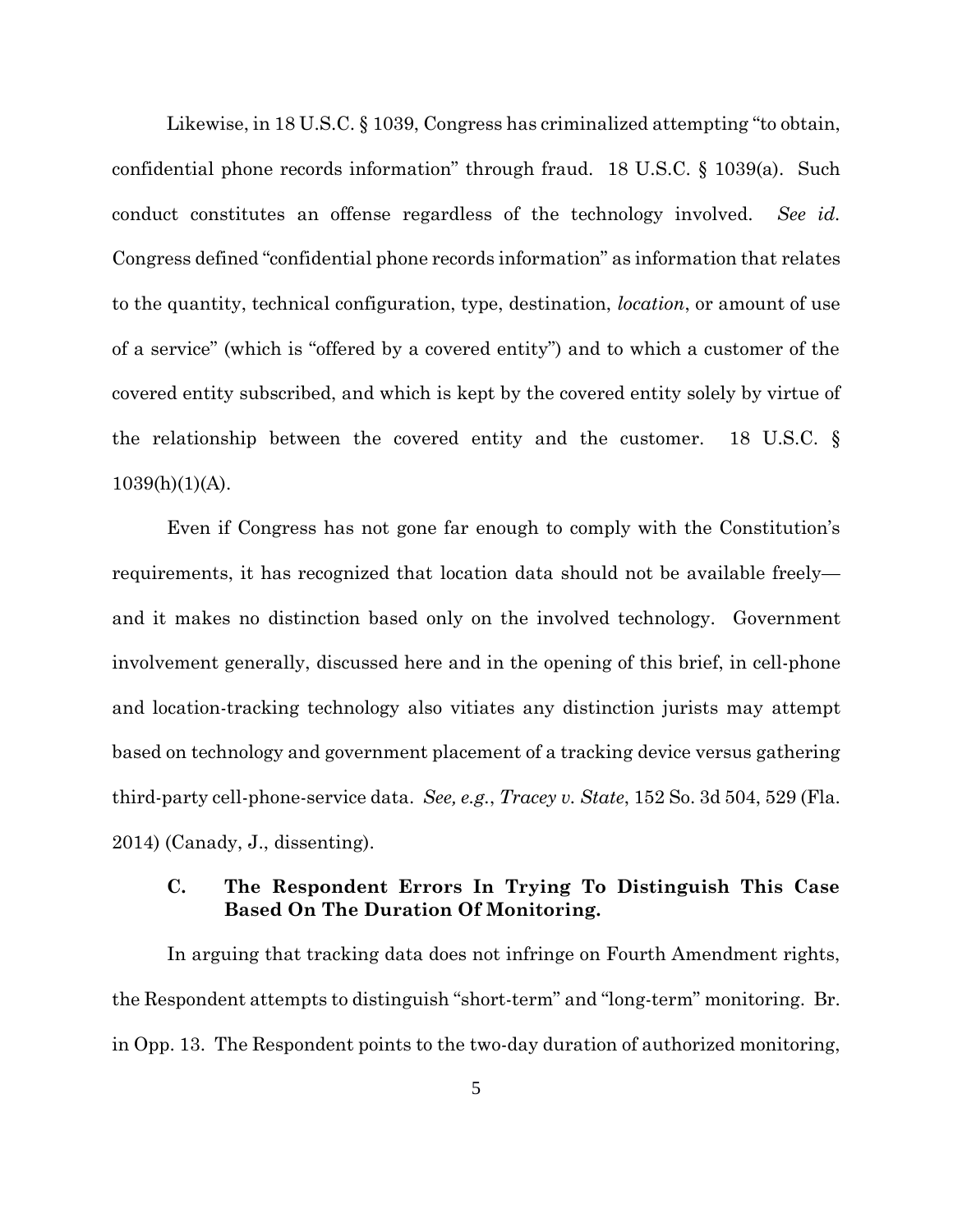and the actual monitoring of fewer than twenty-four hours. Br. in Opp. 14. The Respondent argues that the record does not reveal that authorities actually collected intimate information, and that the record does not show the frequency, format, or volume of the information the officers obtained. Br. in Opp. 14. These arguments miss the mark.

The Fourth Amendment does not limit the warrant requirement to lengthy searches. *See, e.g.*, *Bond v. United States*, 529 U.S. 337, 339 (2000) (finding that an agent's physical manipulation of a bag on a bus constituted a Fourth Amendment violation). Even minor intrusions into private spheres may run afoul of the Fourth Amendment. *See id.* The Respondent's framing of the search here as "targeted" and "specific" over two days does not make the search constitutional. *See* Br. in Opp. 15. A warrantless search, unsupported by any exceptions to the warrant requirement, of "only" a bag within a house is not constitutional simply because authorities did not ransack the entire house.

The Florida Supreme Court in *Tracey v. State*, 152 So. 3d 504 (Fla. 2014), rejected just this argument. That court concluded "that basing the determination as to whether warrantless real-time cell site location tracking violates the Fourth Amendment on the length of the time the cell phone is monitored is not a workable analysis." *Tracey*, 152 So. 2d at 520. Such an approach would require "case-by-case, after-the-fact, ad hoc determinations whether the length of the monitoring crossed the threshold of the Fourth Amendment in each case challenged." *Id.* This approach presents the danger of arbitrary and inequitable enforcement. *Id.* at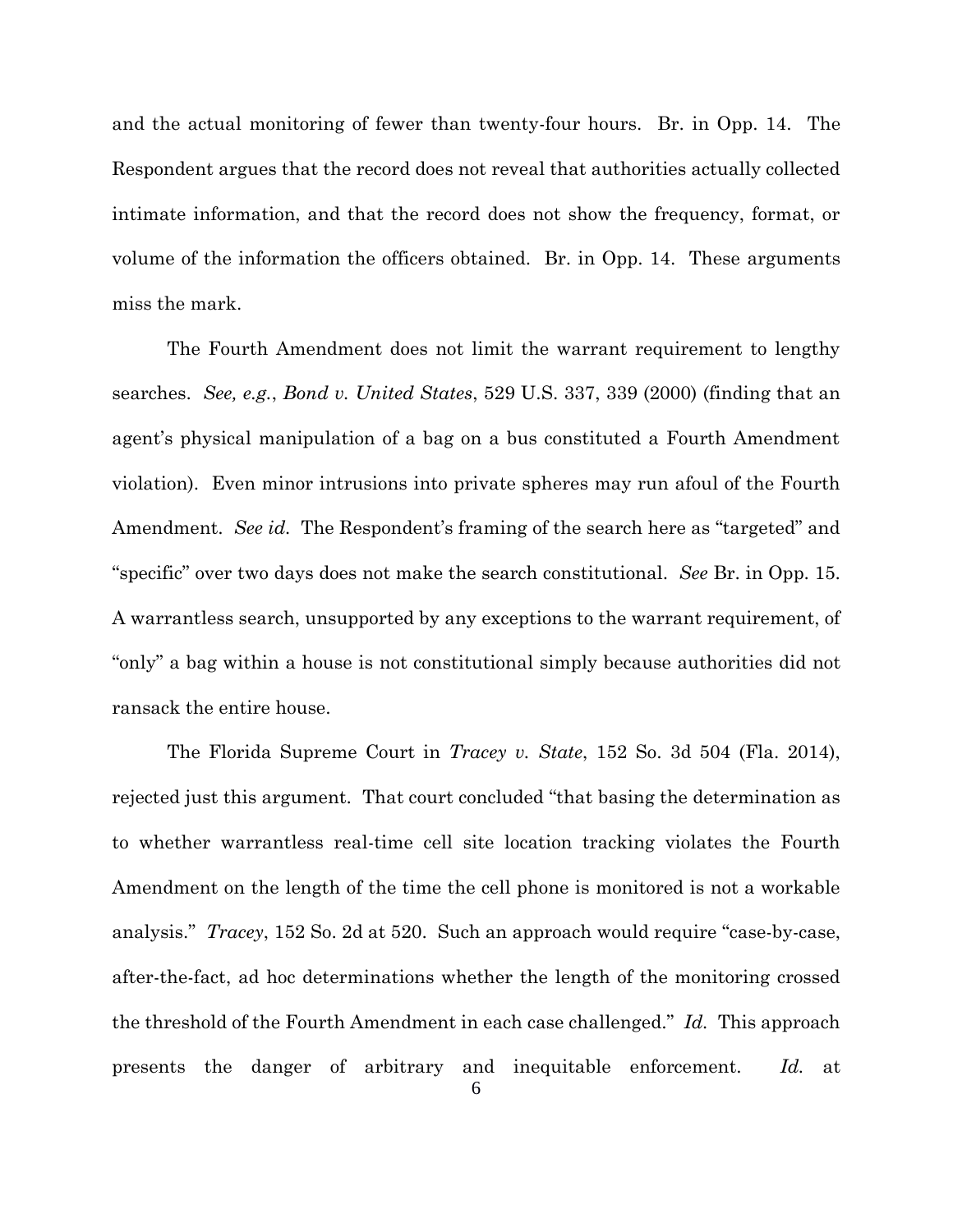521. Consideration of the duration of monitoring also fails to address the fact that cellular phones are intimate personal effects, and people have a right to be secure in them. *See* U.S. Const. amend. IV; *see also Tracey*, 152 So. 3d at 524-25.

The duration of monitoring fails to account for the fact that cell-phone location data allows tracking *and* location: police can use data to *locate* a person they otherwise cannot find. *See Jones v. United States*, No. 15-CF-322, slip op. at 15-17, 18 (D.C. Ct. App. Sept. 21, 2017) (for publication). The D.C. Court of Appeals cited this distinction, among other points, in recently concluding that use of a cell-site simulator constituted a search. While *Jones* did not involve a challenge to police obtaining real-time location data, the case highlights the power of such data: other technology—like cell-site simulators—can take that data and do unprecedented things with it, like locate otherwise "vanished" people. *See id.* at 16 n.20, 29; *see also United States v. Ellis*, No. 4:13-CR-818 (N.D. Cal. Aug. 24, 2017) (at record entry 337, PageID 12, in considering a cell-site-simulator situation, the court also found "that cell phone users have an even stronger privacy interest in real time location information associated with their cell phones"). It bears noting the Department of Justice has recognized the search issues here and now requires a warrant for use of a cell-site simulator. *Jones*, No. 15-CF-322, slip op. at 34.

# **D. The Florida Supreme Court's Decision In** *Tracey* **Represents A Split In Authority Between A Federal Appellate Court And A State Court Of Last Resort.**

The Respondent argues that the Sixth Circuit's decision in this case does not represent a conflict with a state court of last resort because the Florida Supreme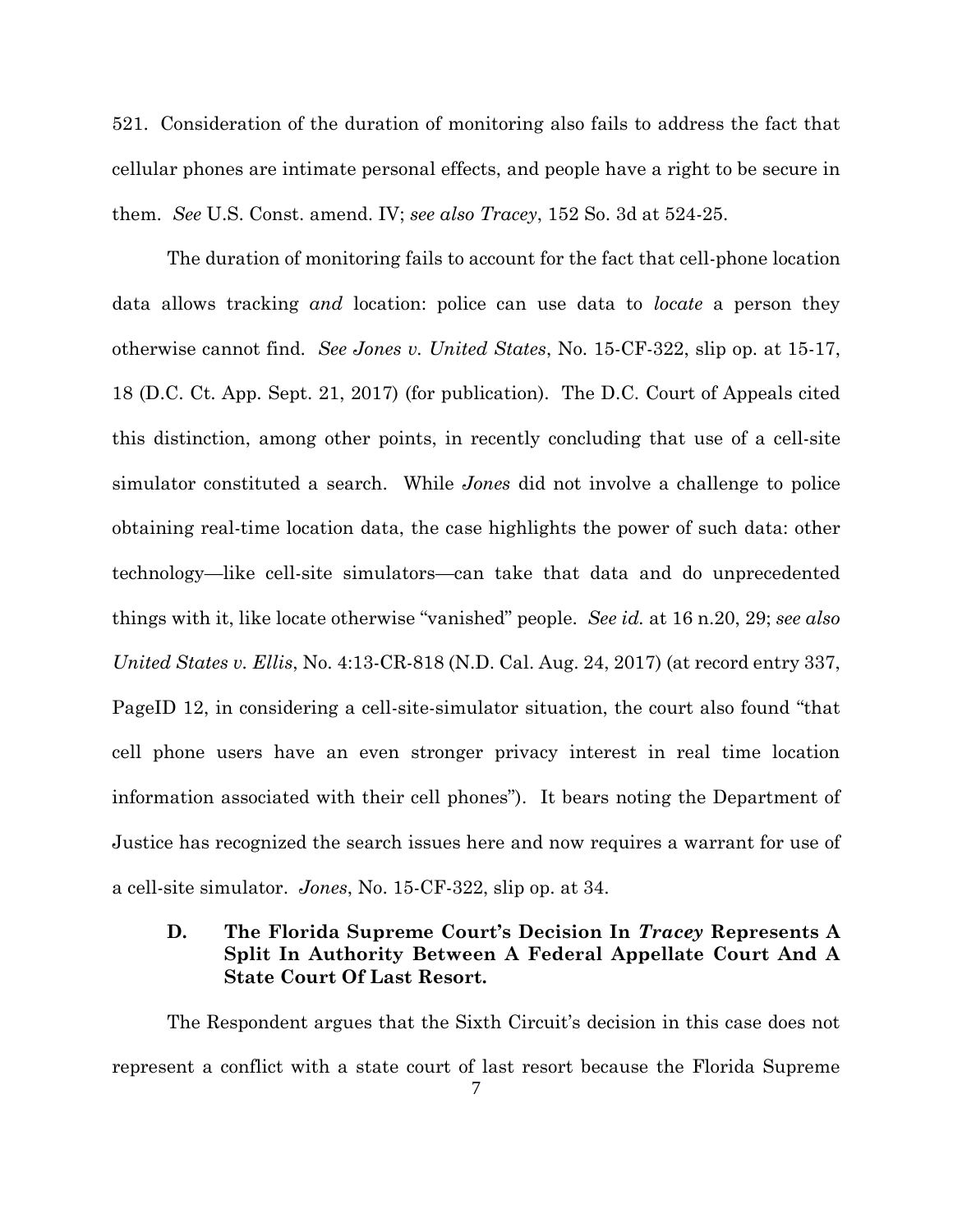Court's decision in *Tracey v. State*, 152 So. 3d 504 (Fla. 2014), involved consideration of cell-site data rather than precision location data. Br. in Opp. 18. This distinction in technology, however, does not affect the Fourth Amendment analysis. As discussed in sections B above and E below, the distinction between cell-site data and real-time precision location data does not change the analysis.

The facts of *Tracey* actually bear a great resemblance to those at hand. The *Tracey* court considered "real time cell site location information given off by cell phones when calls are placed." *Tracey*, 152 So. 3d at 507. The case did not involve historical cell-site data. It involved data akin to precision real-time tracking and precision-location data—the data in Mr. Rios's case. The *Tracey* court even framed the issue with a statement that the U.S. Supreme Court has yet to rule "on whether probable cause and a warrant are required, either under the statutory scheme or based on the Fourth Amendment, for an order requiring disclosure of *real time* cell site location information to be used by law enforcement to track a subscriber's cell phone." *Id.* at 512 (emphasis added). The *Tracey* opinion acknowledged the split with the Sixth Circuit. *Id.* at 517. The critical issue is the real-time data—or even location data as a whole, real-time and historical. *See id.* at 515-16 (discussing the issues arising with historical data as well). The technology, which continues to evolve at lightning speed, cannot ground the inquiry.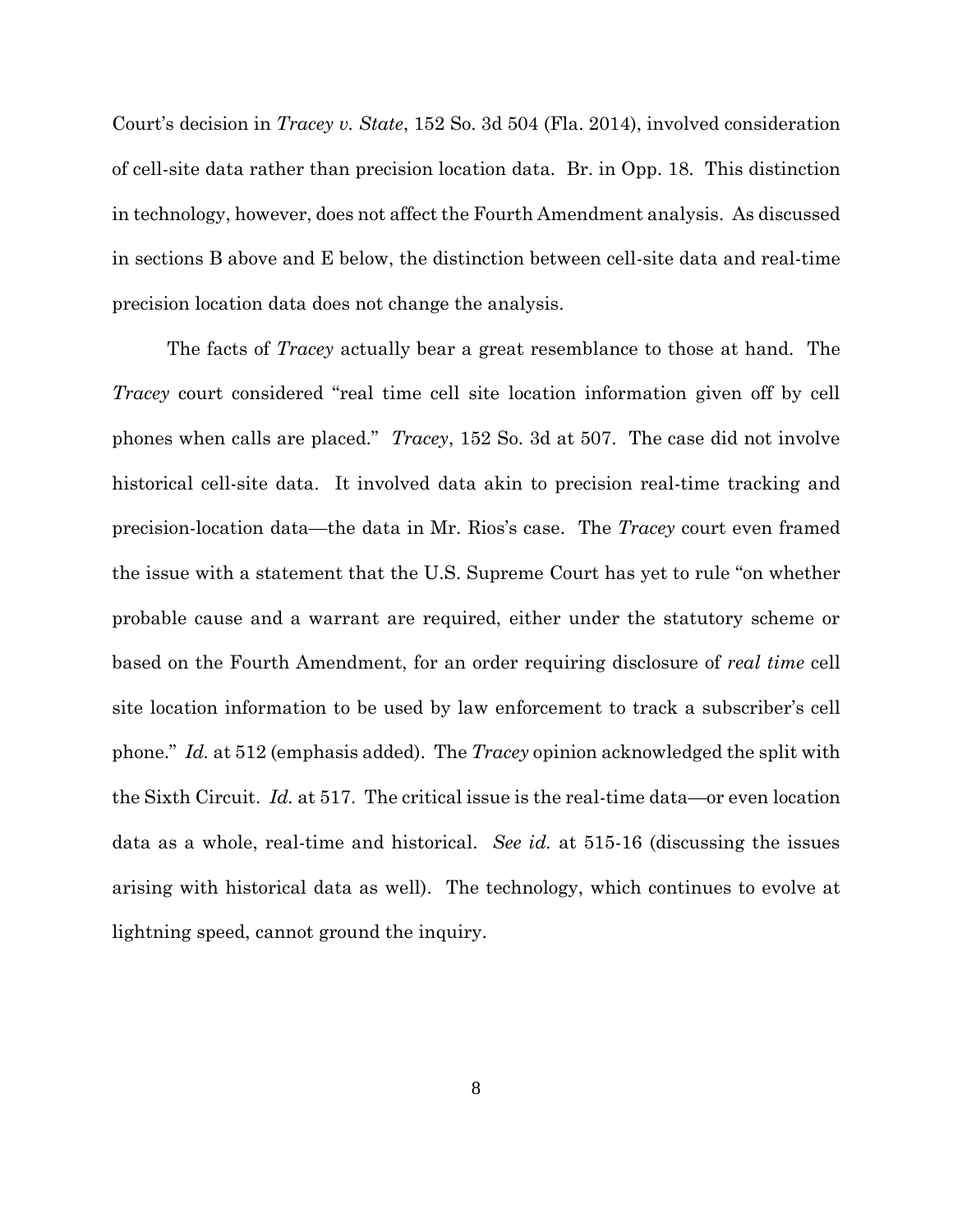#### **E. A Distinction Between Historical Cell-Site Data And Precision Real-Time Location Information Does Not Save This Case From Fourth Amendment Scrutiny.**

The Respondent attempts to distinguish historical cell-site data (as in *Graham v. United States*, No. 16-6308 and *Carpenter*) and real-time cell-phone location information (at issue here). Br. in Opp. 18-19. The Respondent argues that the petitioner in *Carpenter* has "conceded" that government acquisition of historical cellsite data covering a "short period of time" would not raise Fourth Amendment questions. Br. in Opp. 19.

Even Congress has recognized the need to obtain warrants to procure the contents of a wire or electronic communication. *See, e.g.*, 18 U.S.C. § 2703(a). While such communications can be distinguished from location data, § 2703 demonstrates an acknowledgement that electronic data deserves privacy protections (though certain provision of § 2703 do allow the government to obtain records with only a subpoena, as in § 2703(b)(1)(B)(i)). Given the intimate details of a person's life revealed by electronic location tracking and data, no reason exists to distinguish between real-time location data, historical cell-site data, or even electronic communications. Real-time data can reveal extremely personal information about a person, information such as political affiliations (visits to a political rally or party office), sexual habits and proclivities (visits to a strip club or adult-toy store), substance-use (arrival at an Alcoholics Anonymous meeting), health status (a visit to an oncologist's or therapist's office), or personal struggles and conflicts (visits to an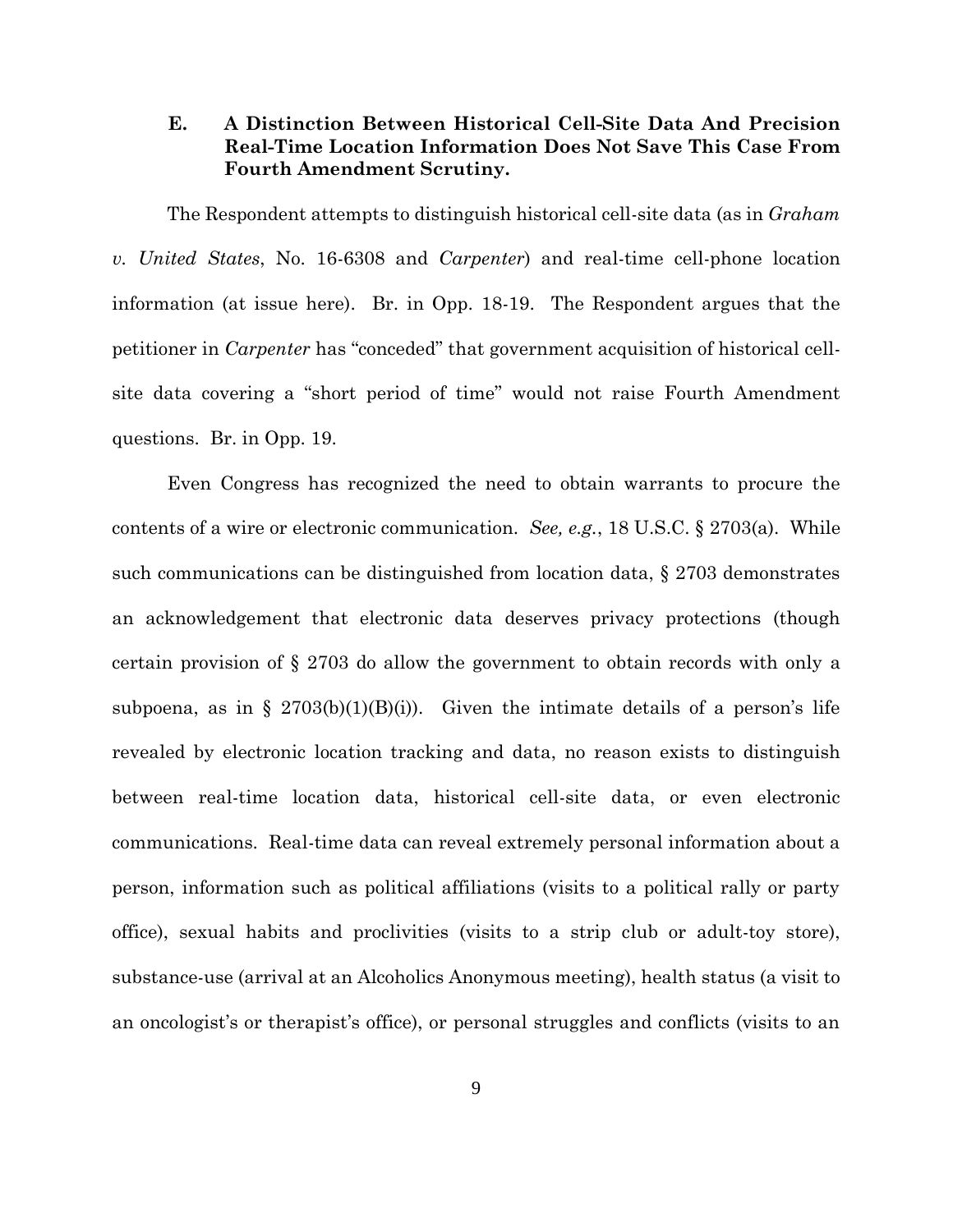attorney's office, abortion clinic, domestic-violence shelter, or probation office). *See United States v. Jones*, 132 S. Ct. 945, 955 (2012) (Sotomayor, J., concurring).

While travel in public may mean people expose certain aspects of their lives to public sight, no one expects that someone—a government agent—could collect an aggregate record of their movements. This Court's decision in *Bond v. United States*, provides a helpful analogy: "When a bus passenger places a bag in an overhead bin, he expects that other passengers or bus employees may move it for one reason or another." *Bond*, 529 U.S. at 338. So, while, "a bus passenger clearly expects that his bag may be handled," such a passenger "does not expect that other passengers or bus employees will, as a matter of course, feel the bag in an exploratory manner." *Id.* at 338-39. Fourth Amendment protections attach to real-time location data.

# **F. The Sixth Circuit's Decision Rested On A Conclusion That Real-Time Tracking Does Not Require A Warrant, So The Warrant In This Case Does Affect The Need For Review.**

Pointing to the warrant issued in this case, the Respondent argues that the judgment below could be affirmed on that ground, despite the Sixth Circuit's failure to address the warrant. Br. in Opp. 20. The Sixth Circuit, however, clearly held that no warrant was required—and that is the holding at issue, here and in cases, like *Tracey*, across the country. *See United States v. Rios*, 830 F.3d 403, 428-29 (6th Cir. 2016) (finding that "individuals do not have a reasonable expectation of privacy in the real-time location data that their cellular telephones transmit, making it unnecessary to obtain a warrant to obtain such information"). The Sixth Circuit